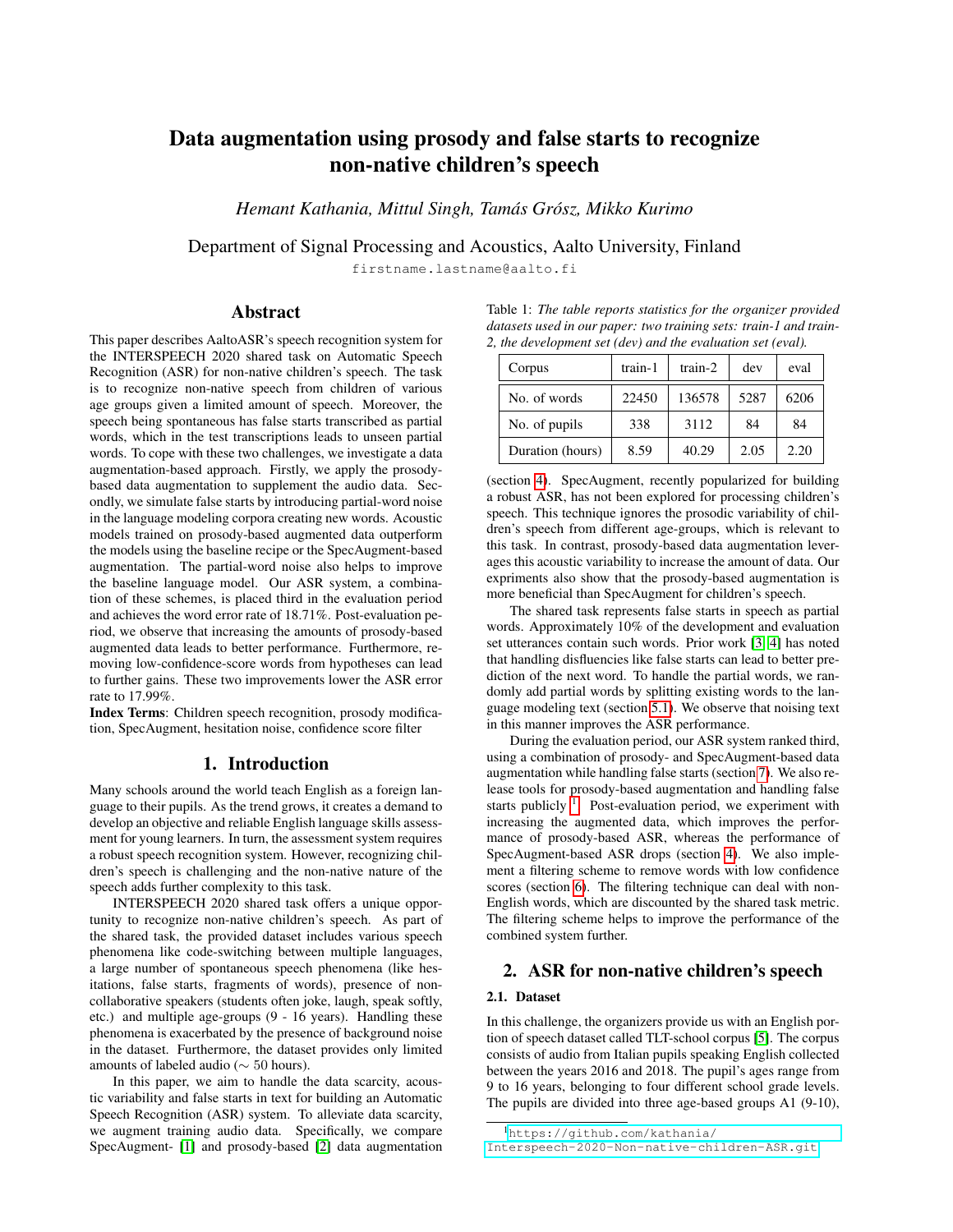<span id="page-1-2"></span>Table 2: *The table shows a portion of an utterance from the reference text (Reference) in the evaluation set. The evaluation script removes the words in red in this text to produce the modified text for WER calculations (Modified). We also present the example utterance's hypothesis predicted by our best system before confidence-score-based filtering (Prediction) and the filtered version (Filtered) produced by dropping the words with very low-confidence scores (marked in blue). The filtering process is described in section [6.](#page-3-1)*

| Reference | $\langle$ unk $\rangle$ in $\langle$ unk $\rangle$ the people i watch the |
|-----------|---------------------------------------------------------------------------|
| Modified  | in the people i watch the                                                 |
| Predicted | <b>@uh</b> interesting ping in work people i watch the                    |
| Filtered  | interesting in people i watch the                                         |

A2 (12-13) and B1 (14-16). Each age-group is asked to answer questions according to their language skills. The recorded answers form the speech provided in this challenge.

The dataset is provided in two parts Train-1 and Train-2. Train-1 contains 8.6 hours of manually transcribed data from 2017 recordings and Train-2 contains 40.3 hours of data from 2016 and 2018 recordings. For development (dev) and evaluation (eval) sets, the organizers provide around two hours of data each from 2017 recordings. Data statistics, like the number of speakers and words, are presented in Table [1.](#page-0-1)

As the speech is from different age-groups, the dataset has variations in the speaker's pitch and speaking rates. These variations are reported in Table [3.](#page-1-1) Comparing pitch, we notice that A1 and A2 groups are similar to some extent but different from the B1 group. While comparing the speaking rate, we observe that A2 and B1 are similar and faster than A1. These differences form the basis for our experiments, where we leverage the pitch and speaking rate to augment speech data.

#### <span id="page-1-4"></span>2.2. Evaluation procedure

An interesting aspect of this task is the modified Word Error Rate (WER) metric used to compare ASR performance. Before computing the regular WER, the modified procedure filters out non-English tokens like unknown tokens (e.g. <unk>, <unk-it>, <unk-de> ), disfluencies like false starts (e.g. pro- from pro- program) and filler tokens (e.g. @m, @e) from both the hypotheses and references. Intuitively, removing such words leads to a comparison of only English words to calculate WER. Table [2](#page-1-2) shows an example of this process.

#### 3. Baseline systems

The challenge organizers provide a Kaldi toolkit-based recipe to train on the Train-1 portion (9 hours) of their data [\[6\]](#page-4-5). This setup utilizes MFCC features as input to train TDNN-based acoustic models [\[7\]](#page-4-6) on LDA-MLLT+SAT based GMM alignment labels. The recipe also performs speaker adaptation of the acoustic model using i-vectors [\[8\]](#page-4-7). The decoding is then performed using a 4-gram maximum entropy language model built using SRILM toolkit [\[9\]](#page-4-8). The recipe can be further modified to train acoustic and language models on combined Train-1 and Train-2 portions of the data. Training on the combined data leads to large performance improvements in terms of Word-Error-Rate (WER), as noted in Table [4.](#page-2-1) We also include two spelling corrections in these results, where the American English spelling *favorite* is replaced by its British variant *favourite* and the word *coca-cola* is split in two words *coca cola*. These

<span id="page-1-1"></span>Table 3: *The table reports the average pitch and speaking rate among different age-groups: A1 (9-10 years), A2 (12-13 years) and B1 (14-16 years). We measure the speaking rate in words per second for the same duration across the different age groups. The table also shows the number of utterances with false starts in the development set (dev).*

| Data                 | $\Delta$ 1 | A <sub>2</sub> | B1    |  |
|----------------------|------------|----------------|-------|--|
| Pitch scale          |            |                |       |  |
| Pitch                | 218        | 212            | 194   |  |
| Speaking rate        |            |                |       |  |
| Word/sec             | 0.614      | 1.159          | 1.036 |  |
| No. of words         | 11501      | 21699          | 19401 |  |
| Duration in sec      | 18720      |                |       |  |
| Partial words        |            |                |       |  |
| Utterances $%$ (dev) | 8.4        | 14.5           | 27.7  |  |

spelling corrections help normalize the spelling used across training and development portions of the dataset.

We also train bidirectional LSTM-based TDNN (TDNN-BLSTM) acoustic models as a comparative baseline system. This model performs worse than the regular TDNN on WER, as shown in Table [4.](#page-2-1) However, this system shows benefits when combining with other different acoustic models (Section [7\)](#page-3-0) employed in this paper. We also plan to investigate other acoustic model architectures like CNN-TDNN as well for this task. In the rest of the paper, we use the baseline recipe unless specified otherwise.

To handle the speech of different age groups, we also perform Vocal Tract Length Normalization (VTLN) [\[10\]](#page-4-9) per agegroup, which can aid speaker adaptation at the input feature level. Training the TDNN acoustic model with the modified data outperforms the simplistic TDNN baseline (Table [4\)](#page-2-1).

## 4. Data augmentation

<span id="page-1-0"></span>In this paper, we implement a prosody-based data augmentation technique, which we describe in Section [4.1.](#page-1-3) We also contrast this technique to SpecAugment-based data augmentation [\[1\]](#page-4-0), which has recently shown benefits for ASR in general.

#### <span id="page-1-3"></span>4.1. Prosody modification based data augmentation

We change the pitch scale and the speaking rate systematically to leverage prosodic variation in the children's speech (Section [2.1\)](#page-0-2). This process introduces more acoustic variability to the original children's speech corpora. We then augment the modified data to the original corpora for further system development. Figure [1](#page-2-2) summarizes the augmentation process. Intuitively, increasing acoustic variability adds noise to the input features regularizing the learning process.

To modify pitch and speaking rate, we have explored Time Scale Modification (TSM) based on Real-Time Iterative Spectrogram Inversion with Look-Ahead (RTISI-LA) algorithm [\[11,](#page-4-10) [12,](#page-4-11) [13,](#page-4-12) [14\]](#page-4-13). This algorithm constructs a high-quality timedomain signal from its short-time magnitude spectrum.

RTISI-LA algorithm scales down the pitch per frame of spectrogram with a factor  $s$  ( $0 < s < 1$ ) and upsamples this frame to maintain the original size. Next, the algorithm computes a short-time Fourier transform magnitude (STFTM) of the obtained frame. The STFTM describes the audio signal, perceived in terms of its frequency components, by combining the imaginary and real parts into a single number. The RTISI-LA reconstructs the audio signal from its STFTM through an iterative process. Similarly, the RTISI-LA [\[12,](#page-4-11) [13,](#page-4-12) [14\]](#page-4-13) can vary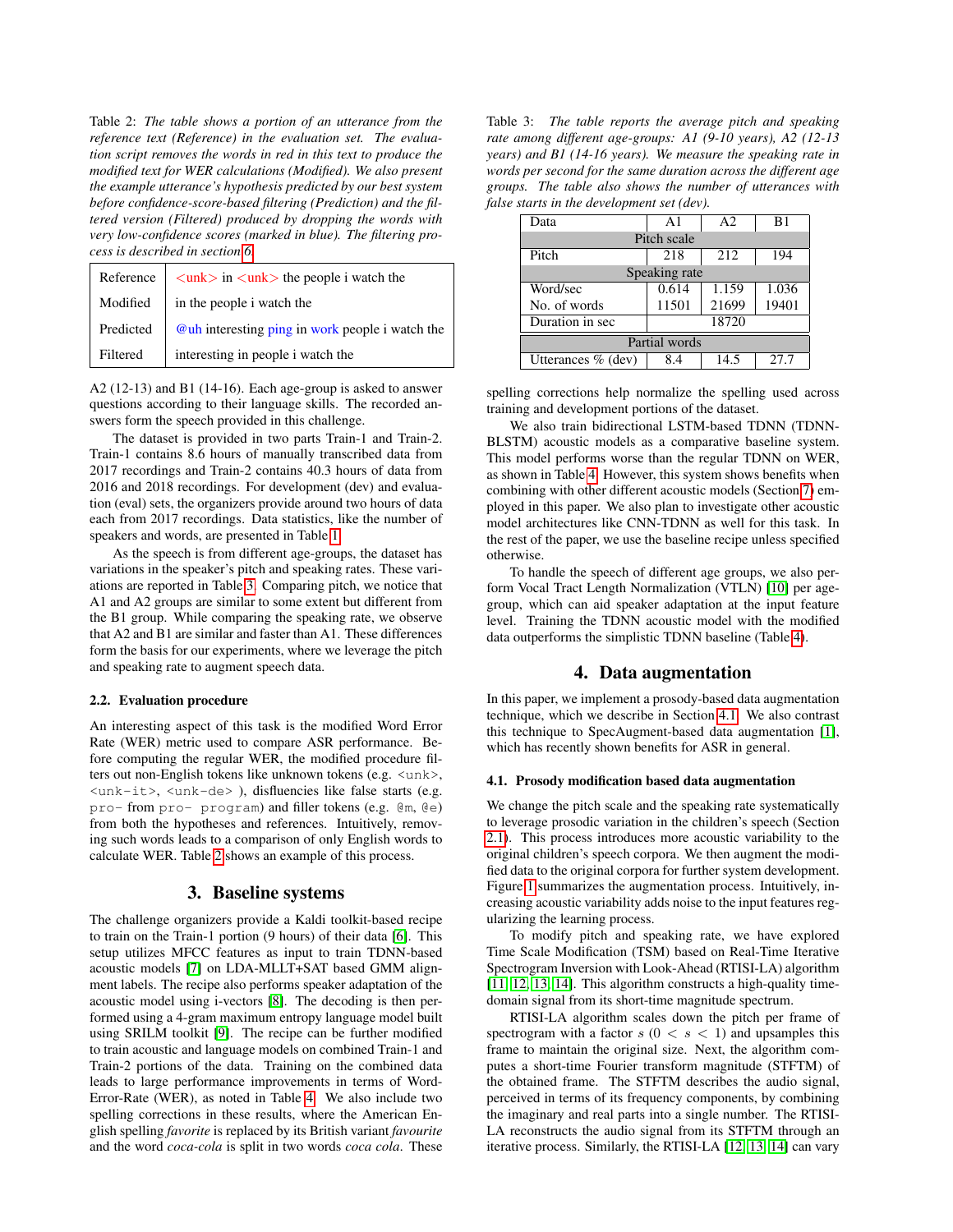<span id="page-2-1"></span>Table 4: *The table reports WER for various ASR systems. The systems vary in acoustic models, amount of data used for training and acoustic modification applied (if any). For details on augmentation techniques refer to section [4.](#page-1-0) Asterisks (\*) denote statistical significance while comparing against TDNN (23.06) using the matched pairs test with*  $p < 0.001$ *.* 

| AM                            | Data size | Acoustic mods.     | <b>WER</b> |  |
|-------------------------------|-----------|--------------------|------------|--|
| <b>Baselines</b>              |           |                    |            |  |
| TDNN (9 hrs)                  | 0.2x      |                    | $37.75*$   |  |
| TDNN (baseline)               | 1x        |                    | 23.06      |  |
| <b>TDNN-BLSTM</b>             | 1x        |                    | $29.07*$   |  |
| <b>TDNN</b>                   | 1x        | <b>VTLN</b>        | 22.68      |  |
| SpecAugment                   |           |                    |            |  |
| <b>TDNN</b>                   | 2x        | SpecAug            | $22.21*$   |  |
| <b>TDNN</b>                   | 4x        | SpecAug            | 22.85      |  |
| <b>Prosodic Modifications</b> |           |                    |            |  |
| TDNN                          | 2x        | Speaking rate (SR) | 22.58      |  |
| <b>TDNN</b>                   | 2x        | Pitch (P)          | 21.92*     |  |
| <b>TDNN</b>                   | 3x        | SR-P               | $21.75*$   |  |
| TDNN                          | 5x        | $SR2-P2$           | $21.58*$   |  |

the speaking-rate by changing the length of the speech signal per unit time by varying the speaking rate factor  $\alpha$ .

Table [4](#page-2-1) reports the ASR performance for different prosodybased augmentations made to the original data. These include:

- 1. when only speaking rate (SR) modified data with  $\alpha =$ 1.1 is augmented to the original,
- 2. when only pitch scale (P) modified data with  $s = 0.9$  is augmented to the original,
- 3. both SR and P modified data are augmented (SR-P) to the original, and
- 4. the original data further augmented with speaking-rate modification with  $\alpha = 1.2$  and pitch scale modification with  $s = 0.85$  and added to SR-P (SR2-P2).

In cases 1) and 2), augmentation doubles the amount of data. Here the pitch-scale based modifications result in a better performance between the two. We observe subsequent improvements when increasing the data via pooling of data from pitchscale and speaking rate modifications, i.e., SR-P and SR2-P2. In all these cases, the increased prosodic variability helps to improve ASR performance.

## 4.2. SpecAugment

SpecAugment [\[1\]](#page-4-0) modifies the input spectrogram by removing time and frequency information randomly. It further warps information across the time axis producing variable speaking rates in different segments of the audio. In our experiments, we use *Librispeech double* augmentation policy, which had performed well on the Librispeech dataset [\[1\]](#page-4-0), and applied it directly to the MFCC features to create additional data. In the future, we explore SpecAugment applied to filter bank features as done in the original recipe [\[1\]](#page-4-0). Similar to prosody-augmentation, the modified data is augmented to the original for further use in ASR development, as shown in Figure [1.](#page-2-2)

Table [4](#page-2-1) shows that doubling the data through SpecAugment (2x SpecAug) improves performance while subsequent increase (4x SpecAug) leads to worse results. This effect is in contrast with Prosody-based augmentation, which shows a consistent improvement with subsequent increase in augmented data size.

<span id="page-2-2"></span>

Figure 1: *The figure displays a block diagram depicting the different data augmentation methods used in our work.*

<span id="page-2-3"></span>Table 5: *This table shows WERs for the TDNN-based system with language models trained using different language modeling text. Asterisks (\*) denote statistical significance while comparing against (1) using the matched pairs test with*  $p < 0.001$ *.* 

| #                   | LM Text            | WER             | +Conf. Filter |  |
|---------------------|--------------------|-----------------|---------------|--|
|                     | Original text      | 23.06           | 22.38         |  |
| 2                   | +False start noise | $23.32*$        | 23.89*        |  |
| $\mathbf{3}$        | Unnormalized text  | 23.09           | 22.58         |  |
| 4                   | +False start noise | 23.93           | $23.61*$      |  |
| Linear combinations |                    |                 |               |  |
|                     | $1+2$              | 23.00           | $23.61*$      |  |
| $1 + 3$             |                    | 22.92*<br>22.32 |               |  |
| $1+4$               |                    | 22.83<br>22.51  |               |  |

# 5. Language modeling

The organizers normalize 2016 and 2018 transcripts for language modeling (Original) by removing some of the filler tokens. Training language models with the normalized text bias them, as contexts with filler tokens become unseen. The 2017 transcripts are made available in an *unnormalized* form with the filler tokens intact. Along with training language models with normalized text, we also create language models with unnormalized text. Like the baseline recipe, we create a 4-gram maximum entropy model for both normalized and unnormalized text. Table [5](#page-2-3) shows the performance of these two models. We also linearly interpolate these models trained on different corpora, which improves over the constituent models.

#### <span id="page-2-0"></span>5.1. Handling false starts in text

In TLT-school corpus, children across different age-groups frequently hesitate while speaking. These false starts are marked as partial words (like pro- in pro- program). Table [3](#page-1-1) shows the percentage of utterances per age-group containing partial words. We observe that the partial words affect around 10% portion of the development set. The B1 speakers report the most number of false starts as they usually speak longer sentences having a higher probability of hesitating per sentence.

To handle partial words, we artificially add such words in the language modeling corpus. In this process, we first sample words with at least three characters from the language modeling corpora. The sampled word is split in a random position. Finally, the sampled word is replaced by the partial word and itself (e.g. program  $\rightarrow$  prog- program). Then the noised text can be used to build language models. The noised-text models do not perform well compared to the source text models, as shown in Table [5.](#page-2-3) However, they show improvement when augmented with original-text models via linear interpolation. We note that interpolating with original-text models is crucial; otherwise, the noise-text models do not perform well.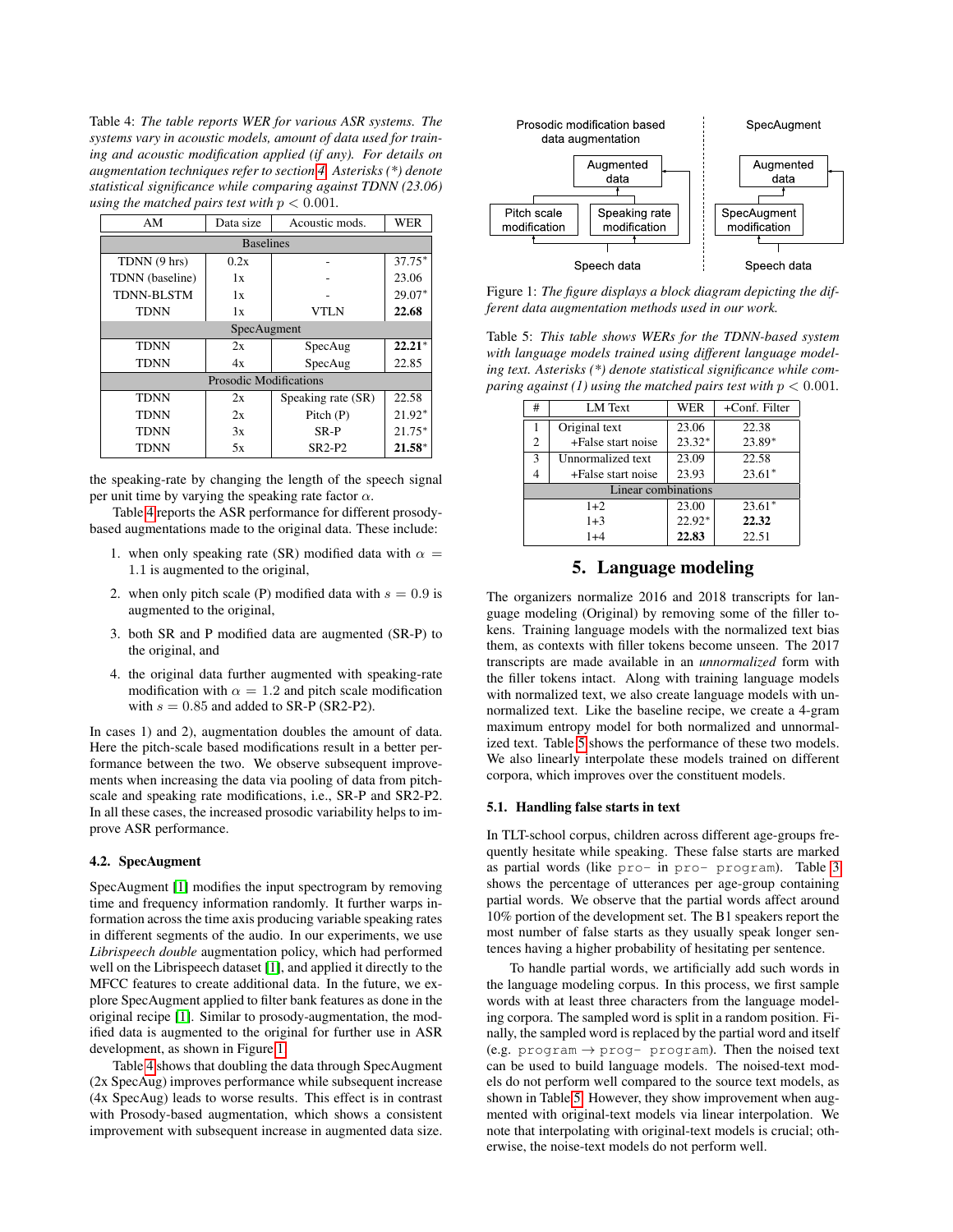<span id="page-3-2"></span>Table 6: *The table presents WERs of different ASR system combinations on development (dev) and evaluation (eval) sets.* † *marks our best-submitted system. Post-evaluation, we improved on these results and our best results are marked in boldface. Asterisks (\*) denote statistical significant results compared to the baseline using the matched pairs test with*  $p < 0.001$ *.* 

| AM                                       | LM                 | dev      | eval      |  |
|------------------------------------------|--------------------|----------|-----------|--|
| Individual systems                       |                    |          |           |  |
| TDNN (baseline)                          | Original           | 23.06    | 20.26     |  |
| $SR2-P2$                                 | Org.+Unnorm.       | $21.45*$ | 19.71     |  |
| $SR2-P2 + Conf. Filter$                  | Org.+Unnorm.       | $21.20*$ | $19.10*$  |  |
| System combinations                      |                    |          |           |  |
| TDNN+BLSTM+VTLN                          | Original           | 21.92*   | 19.58     |  |
| $3x(2x \text{ SpecAug})$                 | Original           | $21.18*$ | 19.84     |  |
| $SR-P+SR2-P2$                            | Original           | $20.92*$ | 19.03     |  |
| System combinations with TDNN+BLSTM+VTLN |                    |          |           |  |
| $+3x(2x$ SpecAug)                        | Original           | $21.01*$ | 19.13*    |  |
| $+$ SR-P                                 | Original           | $20.86*$ | 18.80*    |  |
| $+$ SR-P                                 | +Unnormalized      | $20.54*$ | $19.01*$  |  |
| $+$ SR-P                                 | $+Noise$           | $20.43*$ | $18.71**$ |  |
| $+$ SR2-P2                               | Original           | $20.60*$ | 18.68*    |  |
| $+$ SR2-P2                               | +Unnormalized      | $20.31*$ | 18.58*    |  |
| $+$ SR2-P2                               | +Noise             | $20.09*$ | 18.42*    |  |
| +Conf. Filter                            | Org.+Unnorm.+Noise | 19.86*   | $17.99*$  |  |

## 6. Filtering the decoding output

<span id="page-3-1"></span>In this task, the modified WER (Section [2.2\)](#page-1-4) removes non-English words before calculating WER. This removal is to facilitate the comparison of only English words. However, in practice, the ASR system can incorrectly predict non-English tokens as English words and contribute to the error.

In our post-evaluation experiments, we built a filter to remove these words from the decoding output — the filter inputs the word confidence scores, a combination of acoustic and language model scores. The filter only outputs words that have a confidence score above a certain threshold. We show an example of this filter in action on a segment of text from the evaluation set in Table [2.](#page-1-2) From the predicted statement (Predicted), the filter can remove incorrectly recognized words in the Filtered statement. Also, filtering out low-confidence score words helps improve the ASR performance, as shown in Table [5.](#page-2-3) We chose the filter thresholds in the range of  $[0, 1]$  that produced the best WER on the development set.

## 7. System combinations

<span id="page-3-0"></span>As no external resources are used to create our ASR systems, we submit our systems as part of the *closed track* for the shared task on recognizing non-native children's speech. On this task, we report the best individual and combined systems' WER as chosen on the development (dev) set and evaluated on the test set (eval) in Table [6.](#page-3-2) For evaluation, we retrained all our systems on the training and development set. Among the individual systems, the ASR trained on the most amount of augmented data (SR2-P2) achieves the best result. This system also applies the word confidence score filtering and language models built using original 2016-2018 (Original) and unnormalized 2017 (Unnormalized) transcripts.

Earlier, increasing the amount of SpecAugment-based data (4x SpecAug) did not result in an improvement. Nevertheless, combining three different 2x SpecAug ASR systems, labeled as 3x(2x SpecAug), leads to improvement over the individual 2x SpecAug system. Combining both the prosody-augmentation based systems (SR-P+SR2-P2) leads to the best data augmentation based system.

During the evaluation period, we submitted a system combination of 3x(2x SpecAug) with SR-P. This ASR system also utilizes an interpolated language model where the constituents are trained on the original normalized text, unnormalized text and noised unnormalized (noise) text. For individual systems, the noised-text-based language models did not improve performance compared to using just original and unnormalized text-based models but turned out to be essential for building combined systems. In our post evaluation, we improved this system by combining it with SR2-P2, which adds more prosody-augmentation and applies word score confidence filtering. These additions helped to achieve our best WER of 17.99.

# 8. Related work

In the context of children speech, prosodic features and modifications are well studied [\[2,](#page-4-1) [11,](#page-4-10) [13,](#page-4-12) [15,](#page-4-14) [16\]](#page-4-15). Prior work [\[16\]](#page-4-15) has leveraged similar prosody modifications for data augmentation in children ASR achieving substantial gains in performance. These benefits also inspire our solution. Though, unlike prior work [\[16\]](#page-4-15), which used a glottal-closure-instants-based modification, we use a simpler TSM based algorithm to modify the prosodic parameters like pitch and speaking rate.

In the context of language modeling, quite a few researchers [\[3,](#page-4-2) [4,](#page-4-3) [17,](#page-4-16) [18,](#page-4-17) [19,](#page-4-18) [20\]](#page-4-19) have studied disfluencies like false starts, filled pauses and repetition in textual data. Some of these work [\[3,](#page-4-2) [4\]](#page-4-3) have noted that modeling disfluencies can be beneficial for language modeling. In the same vein, our work focuses on modeling false starts in text. Most similar to our work, [\[4\]](#page-4-3) introduces disfluencies to clean text and uses the processed text for the language model. They, however, use an existing set of disfluencies to be introduced in the text. In contrast, we split words in the text to introduce new disfluencies.

## 9. Concluding remarks

In this work, we presented AaltoASR's system for the task of recognizing non-native children's speech. We focused on applying a data augmentation-based approach. We leveraged prosody- and SpecAugment-based data augmentation to augment the limited training data for building acoustic models. Compared to SpecAugment, prosody-based augmentation achieved better results. Additionally, prosody-based augmentation showed improvement when increasing the amount of augmentation data, whereas increasing the amount of augmented data for SpecAugment led to worse results.

We also modeled false starts (partial words) in the text to augment the language modeling corpora for training. Adding the partial-word noise improved the ASR performance of linearly interpolated models compared to the vanilla language models. In our post-evaluation experiments, we developed a filtering mechanism to remove low confidence scores from the decoded output, which helped improve the ASR performance. Finally, we performed a system combination of the techniques developed in this work to achieve the best result.

## 10. Acknowledgements

This work was supported by the Academy of Finland (grant 329267) and the Kone Foundation. The computational resources were provided by Aalto ScienceIT.